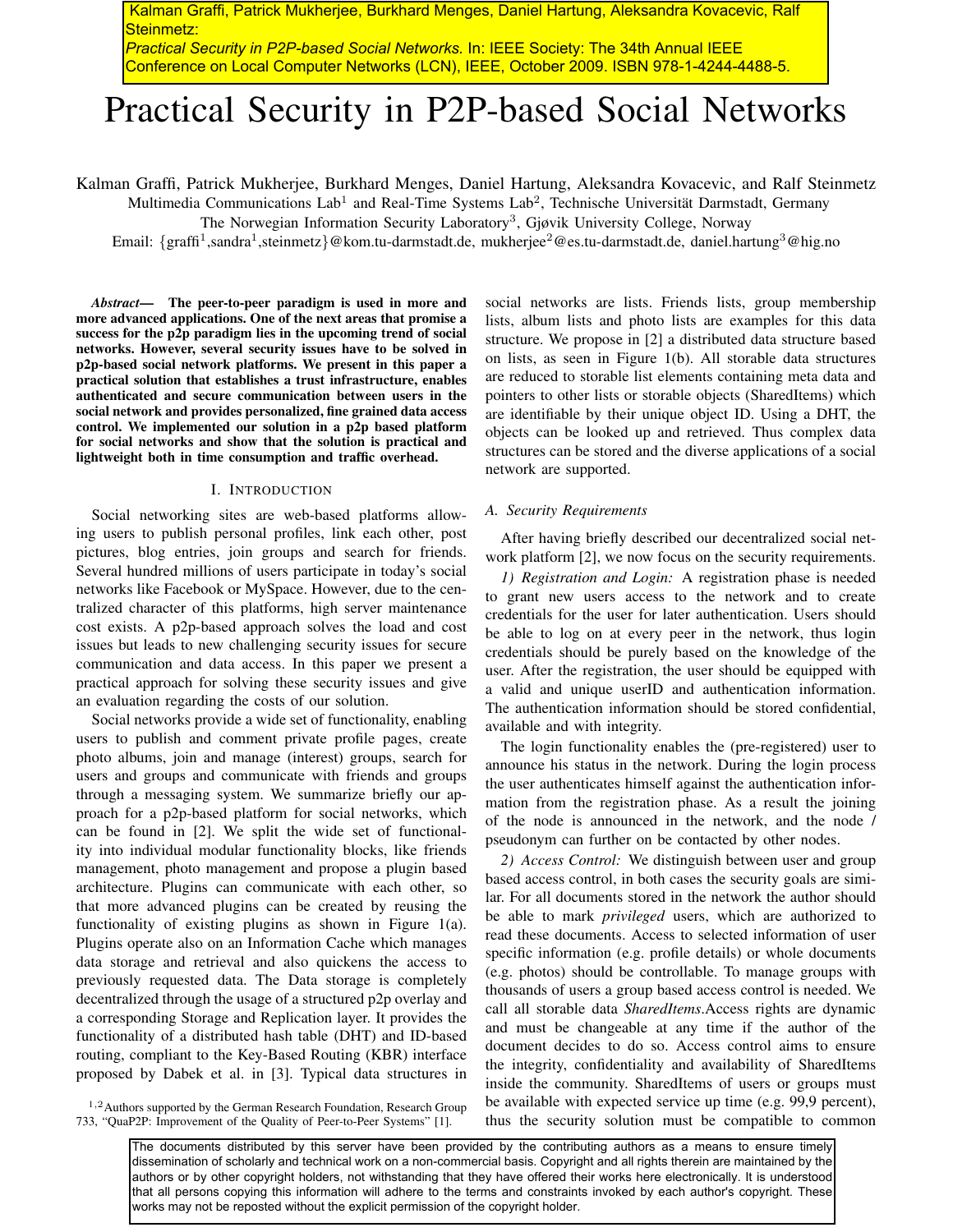

(a) Plugin-based Architecture

(b) Example of a Distributed Linked List

(c) SharedItem and CryptedItem with Key List

Fig. 1. Data-centric Security for P2P-based distributed Data Structures

replication mechanisms and caching mechanisms. There must be no restrictions on the peers that store the data.

*3) Secure Communication:* During a live chat, all messages are directly sent to the users they are addressed to. For this communication, the sender and receiver must be authenticated, the communication itself must provide confidentiality and integrity. This wide set of requirements is challenging to solve in p2p systems, due to the peers' unreliability and autonomy.

# II. A SECURITY FRAMEWORK FOR P2P-BASED PLATFORMS FOR SOCIAL NETWORKS

In this section we describe the design of our security framework for p2p based social networks. To summarize the idea, each user creates with his username and passphrase an asymmetric key pair. The public key is used as nodeID and userID in the network. Any communication is encrypted with the public key of the receiver, thus secure and authenticated communication can be provided once the nodeID of the receiver is known. For data storage and access control, we use a hybrid approach. All sensitive data is encrypted with a unique symmetric key, this symmetric key is encrypted with the public keys of the privileged users. The encrypted and signed data and the encrypted keys are stored as a package (SecuredItem) in the p2p network. Any node may retrieve and replicate this data, but only privileged users can decrypt it.

## *A. Registration and Login*

In the registration process credentials for new users are created in a fully decentralized way. First, the user picks a (unique) user name and passphrase, which is used to generate an asymmetric key pair  $Priv_A$ ,  $Pub_A$ . The numeric representation of  $Pub<sub>A</sub>$  is used as nodeID and userID.

To join the network a request containing the node's information is send to a bootstrap node. A bootstrap node can be any formerly known node. It looks up the generated nodeID inside the network to prevent any nodeID collisions. If the object exists the user is already registered, thus next registration steps are skipped. If the object does not exist, the new user creates a minimal public profile, signs it and stores it in the p2p network. Through the signature, the profile is integer. The user is now equipped with a valid userID that will be the basis for later authentication and encryption processes inside the community since the userID is also his public key. Documents or data signed with the user's private key  $Priv_A$  can now be validated.

For the Login process, user A recreates his key pair by entering his user name and his passphrase within the application. His userID is then derived from the just generated public key. The application sends a login request with the user's userID respectively public key to an available bootstrap node. The bootstrap node answers with information about further nodes to contact. This answer is encrypted, using the public key of the joining peer. The information is crucial to join, the joining peer must decrypt the data, thus to authenticate itself.

The presence of a user is depicted by a LoginItem, that is stored in the network. This signed object contains user's nodeID and his IP address. Every time a user logs in, he updates his IP address in the object. The signed LoginItem can be retrieved and verified by any other user. The nodeID/userID is further used to encrypt communication to this node (as it is a Public Key). Only the receiving node can decrypt messages that are encrypted in such a way. The concept of using the userID as a public key allows to established a simple PKI without any servers or certificate authorities.

# *B. Access Control*

A user can read a SharedItem, create a new SharedItem or to alter an existing one. In each case he must prove his access rights to do so. We decided to use an Access Control Lists (ACL) based approach instead of Capability Lists, as ACLs can be sticked to data objects and allow an object-specific fine grained control and replication strategies. Each SharedItem that needs access control is encrypted with a object-specific symmetric key. To the SharedItem a data structure (*key list*) is added which holds copies of the encryption key of the SharedItem, wrapped (encrypted) with the public keys of the users who are allowed to access the item. The Shared Item in addition with the key list is signed by the author and named CryptedItem. CryptedItems contain all information to enforce access control, they can be replicated and cached. An overview on the SharedItem and CryptedItem is given in Figure 1(c). Next, we describe the access patterns.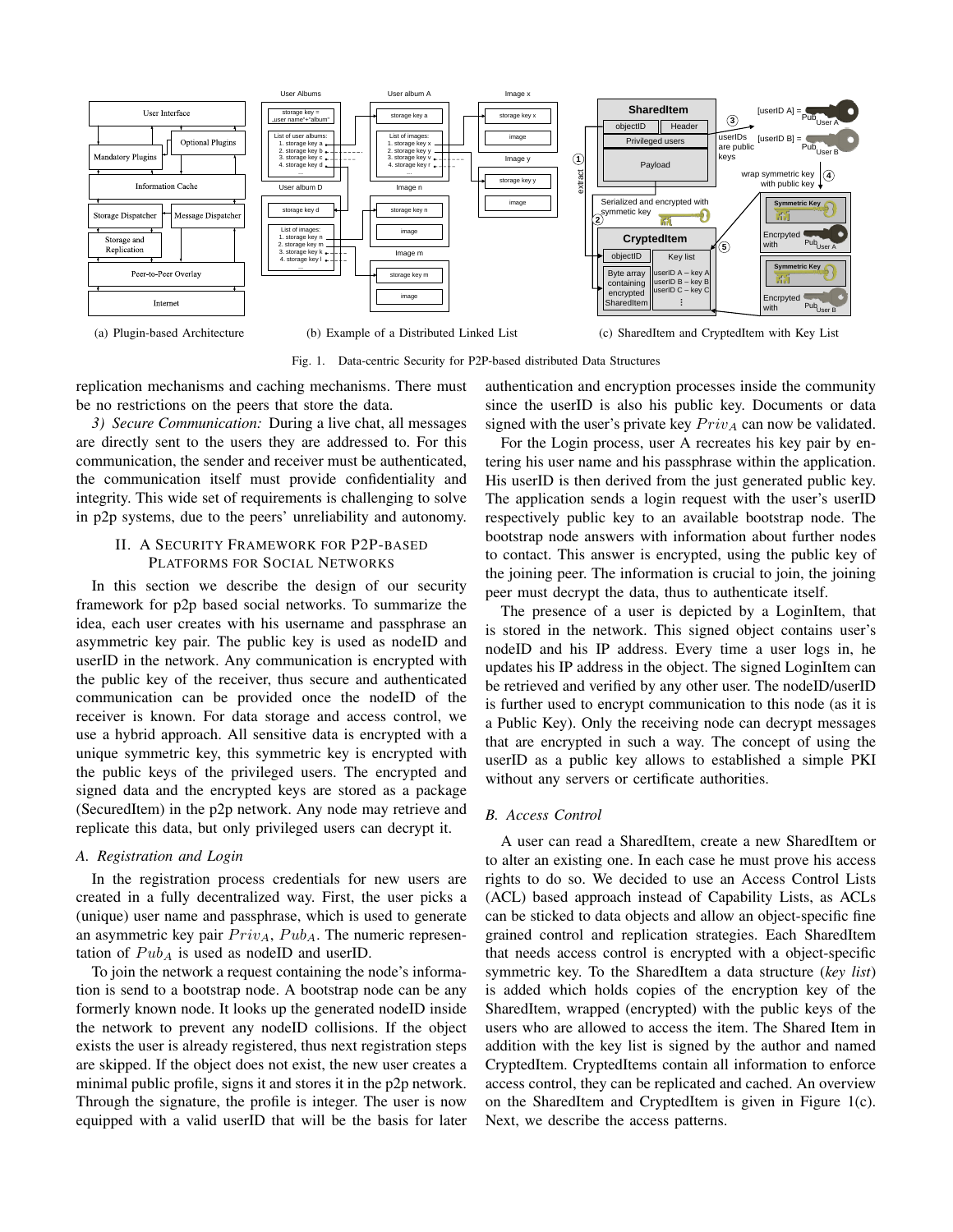*1) Write and Read Access:* To store a new SharedItem it is created with a timestamp and signed by the user for later verification of the author. Next, the user defines which other users should be allowed to read this item. If the user decides that only a set of privileged users should be allowed to read the item, he creates a symmetric key and encrypts the SharedItem, including its signature, with this key. See therefore steps 2 and 3 in Figure 1(c). This symmetric key is then encrypted with the public keys of the privileged users, which leads to  $n$ encrypted copies of the symmetric key for  $n$  privileged users (step 4). The encrypted copies of the key are then attached to the SharedItem (step 5), which is then signed and finally stored as a CryptedItem in the network. Each SharedItem (and thus also CryptedItem) has an objectID, which indicates where in the DHT the object will be stored (step 1). Using this ID, the object can be retrieved as well.

To alter an already existing object it has to be retrieved, modified and stored again. An ObjectID is created as a hash of the userID and some unchanging properties depending on the type of the SharedItem (e.g. hash(username + albumname)) (see [2]). As the ObjectID contains the username as well, any node can check whether a CryptedItem is valid or not using the ObjectID and the signature. For changing the privileged users of a SharedItem, only the attached keys have to be altered.

Any node can retrieve a CryptedItem from the p2p network. CryptedItems can be replicated and cached using any mechanism. However, only nodes listed in the key list can decrypt the SharedItem. If the retrieving node's ID is in the key list, the symmetric key is unwrapped and the item is decrypted.

*2) Access Control in Groups:* Inside a group, access to documents can be granted for all group members. This allows to use just one symmetric key for all accessible data inside a group. This symmetric key is created by the group founder at the time he establishes the group. At first, the founder creates a key list for his group where he stores the symmetric key encrypted with the public key of the group members. For each new member that joins the group, the administrator just adds a copy of the symmetric key, encrypted with the pursuant public key. This list is stored in the network, signed with the administrators private key to inhibit unauthorized write access. The objectID of this list is a hash of the administrators public key and the name of the group. A user can now store new SharedItems just as described above with the only difference that if he wants to make the item only accessible to group members, he encrypts it with the symmetric key of the group. For read access, a user accesses the key list of the group instead of the key list of a particular item. The protocol for read access is aside from that the same as described above.

#### *C. Live Chat and Messaging*

The live messaging functionality benefits from the design of making the public key of a user also his userID inside the network. User A wants to establish a secure connection to another user B for the purpose of a direct plugin to plugin communication, e.g. a live chat session. We use a hybrid approach for secure communication. User A creates

a symmetric session key to encrypt his chat message to user B. User A sends the encrypted message and the symmetric key to user B encrypted with the public key of user B and signed with his own private key. With the signature both the integrity of the message can be checked and the sender verified. User B now verifies that the message is really from the sender with the given userID by verifying the signature of the message. If user B wishes to answer, he creates a secret key for the communication himself and wraps it with the public key of user A. Both users have a secret key for communication now. Each message sent between the users is signed by the sender and verified by the receiver.

## III. RELATED WORK

Freenet [4] is a p2p based website platform, providing anonymous and resilient website and data storage. Although anonymity is achieved, data access as security goal and user interaction as function is not in scope of Freenet. Skype [5] allows user-to-user voice over IP communication, but does not support decentralized data storage. In Skype a server is used for registration and management of the keys and buddy information. Zattoo [6] and PPLive [7] provide p2p based streaming but do not support direct user interaction.

In [8] the registration process is managed by super peers, which are more powerful than casual peers. They are responsible for bootstrapping new peers, but no further security goals. PAST [9] as storage module of FreePastry [10] focuses on data availability, but also does not contain an access control enforcement mechanism. OceanStore [11] and Cryptree [12] provide secure data storage and access, Plutus [13] extends this solutions by group access control. They focus strongly on traditional tree based file system structures, a scheme that does not apply in social networks with various complex interconnected data.

## IV. TESTBED EVALUATION

We implemented the security framework for the p2p platform for social networks, which we presented in [2]. The prototype [14] implements the described solution. We used as p2p overlay FreePastry [10] and as mechanism for asymmetric cryptographic keys we use RSA [15] with a key length of 1024 bits. To comprise the modulus and exponent, we enlarged the ID space of FreePastry to 1088 bit identifiers. For the symmetric keys we use AES [16] with 128 bits. A signature is 128 bits in size as well. The described key sizes represent a configuration, that provides a desired security level for reasonable costs. All values are averaged over 100 runs on an Intel Core 2 Quad machine with 2.4 GHz and 3GB RAM.

#### *A. Data Overhead*

Table I shows the data overhead on basic messages. We started with an empty message, containing no text but only the header, storage key, receiver ID and an empty payload. Then we increased the message size by adding larger message text. We have a nearly constant absolute overhead, smaller than 2 KB coming from the duplication of the receiver information